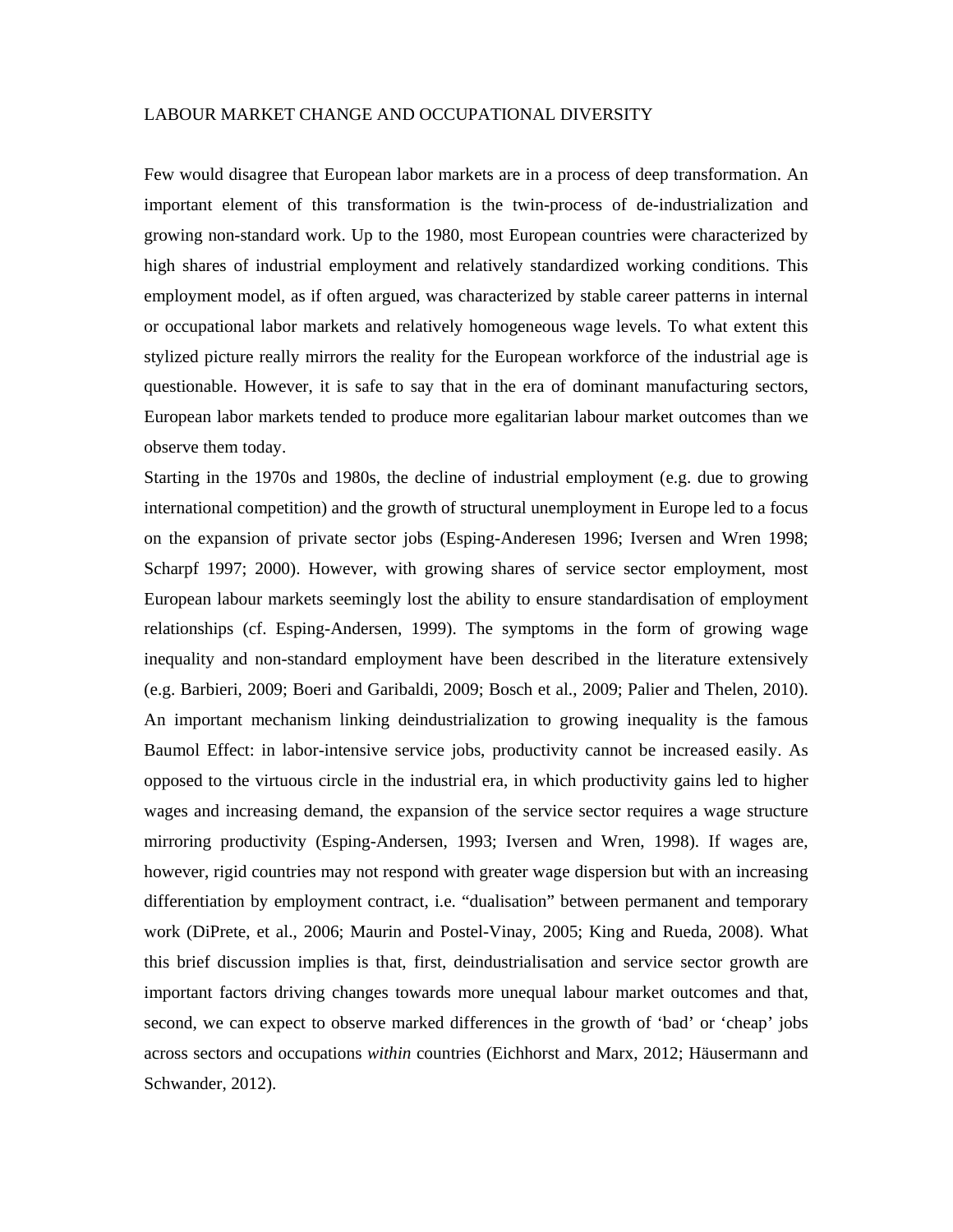This insight may appear trivial, as a reference to deindustrialization is commonly made when labor market change is discussed academically. We content, however, that its implications have so far not been fully reflected upon in existing research. In the comparative welfare and labor market literature, the discussion of change (i.e. the growth of non-standard employment and wage dispersion) strongly focuses on the development of national averages over time (e.g. Auer and Cazes, 2003; Boeri and Garibaldi, 2009; Bosch et al., 2009; Eichhorst et al. 2011; Hinrichs and Jessoula 2012;

Nunziata and Staffolani, 2007; Schmid, 2010). As we argue, this dominant approach focusing on national data tends to neglect crucial differences in labor market patterns across sectors and occupations. Although various contributions have shed light on developments in selected low-skill occupations (e.g. Bosch and Lehndorff, 2005 and Gautié and Schmitt, 2010), we still lack a systematic research agenda for the study of within-country variation in the process of labor market change.

A similar point can be made regarding cross-country differences in patterns of labour market inequality. In the comparative literature, cross-country variance in inequality and nonstandard work are mainly attributed to institutional differences (e.g. Boeri, 2011; Cahuc and Postel-Vinay, 2002; Freeman, 2007; Kahn, 2007; King and Rueda, 2008; Lucifora 2000; Nunziata and Staffolani, 2007). While institutions have an undeniable effect on labour market outcomes their explanatory power is limited. For instance, labour market institutions may explain why employment characteristics differ between a German and a British manufacturing worker but tell us less about why workers in the hotel sector from both countries have similarly unfavourable job characteristics. Labour market institutions have not the same effect on each occupation. The reasons why quite different employment practices within a given institutional framework can emerge are manifold. Institutions may have a limited legal coverage and their enforceability is typically low (…), which is why behavioral patterns should be expected to depend on various additional factors. We return to this point below.

To study within-country variation in employment patterns, it is crucial to go beyond popular dichotomies like industry vs. service sector or skilled vs. unskilled labor. One does not have to be a labor market expert to realize that large segments of the service economy are characterized by decent working conditions, which do not fall short of those in golden-age manufacturing jobs. Banking and insurance jobs or public sector employment are a cases in point. By the same token, outsourcing and other flexibility enhancing practices have substantially altered working conditions for large shares of the industrial workforce to the negative. Hence, a simple sectoral distinction is unlikely to capture the diverging labor market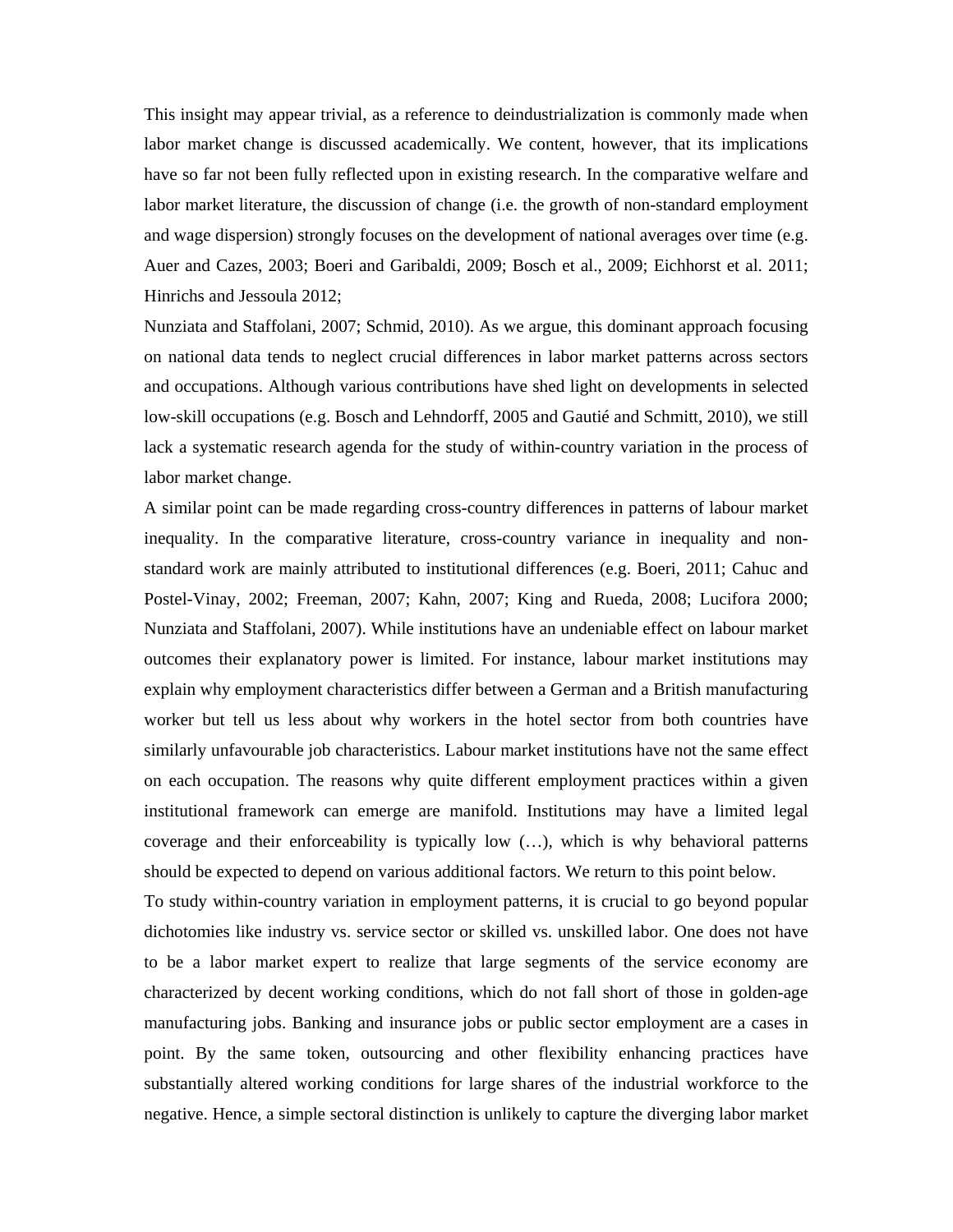trends within countries. The same holds for skill divides. Whereas education used to be translated into a favourable labour market position, this mechanism is weakened in postindustrial societies. Temporary employment, for instance, is by now prevalent among university graduates in many European labor markets.

The starting point for the present volume is therefore that we need a more fine-grained occupational distinction to capture unequal employment patterns and trends within European labour markets. However, such occupational differences are under-theorized and underresearched and we have little systematic knowledge about why bad jobs are distributed unequally across occupations. We therefore begin this book by addressing a seemingly simple question: why does the share of flexible and/or cheap employment differ across occupations?

## THE UNEQUAL INCIDENCE OF NON-STANDARD WORK

A good starting point for our occupational model explaining the use of non-standard work is understanding employer preferences for different types of employment when making a hiring decision. Hence, we need to ask how employers seek to optimize the use of labor within a given institutional framework. Generally, we assume that employers try to establish employment relationships with "the lowest bill for a given set of technological choices and labor market conditions" (Osterman, 1987: 54). Such choices and conditions vary across occupations.

In general, we could assume that employers facing uncertainty always try to maximize flexibility. So why don't they give temporary contracts to all workers? It is important to acknowledge that flexibility has costs for employers as well. In particular permanent contracts are agued to be key in nurturing a *psychological contract*, i.e. "a set of unwritten reciprocal expectations between an individual employee and the organization" (Schein, 1978: ??). This contract can be desirable from an employers' perspective as it commits workers to the goals of an organization and leads to extra effort and productivity. Temporary workers, however, are found to have a more limited psychological contract (Guest and Clinton, 2005; Rousseau, 1995; Silla et al. 2005; Schalk et al. 2009; Van Dyne and Ang, 1998). In other words, temporary workers invest less in building an employment relationship going beyond a shortterm economic transaction. This certainly is undesirable for employers having an interest in reducing staff turnover. Whether lower organisational commitment also leads to lower productivity is disputed in the literature (see De Cuyper et al. 2008 for a review). This arguably depends strongly on the nature of the temporary job (e.g. its duration) and prospects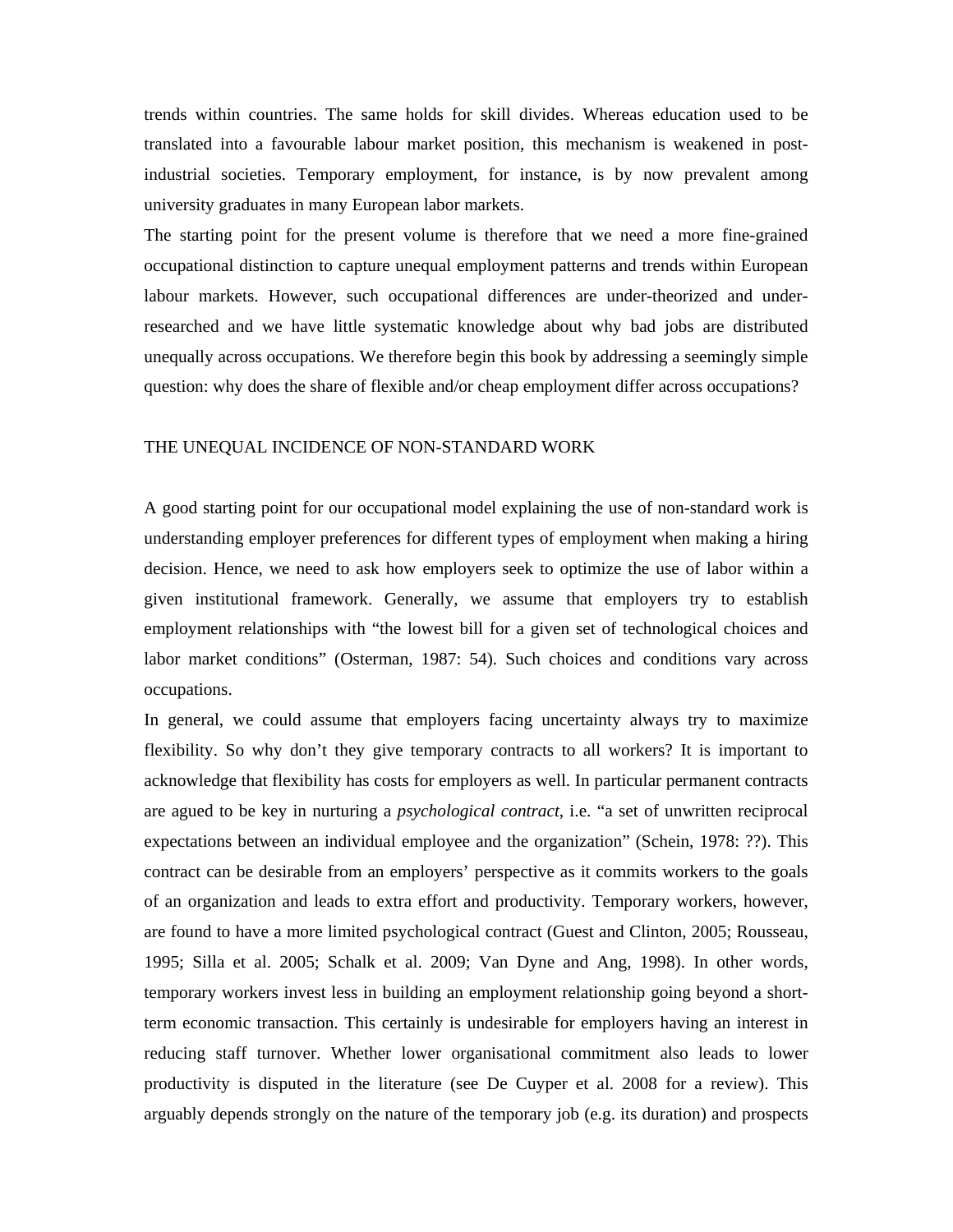for making a transition into a permanent contract within the firm. If the current job is seen as a stepping stone in an internal career ladder, temporary workers should be even extra motivated and productive. The findings by De Cuyper et al. (2009) support this intuition. .

One important additional source of 'flexibility costs' for employers is that the extensive use of non-standard work may have a negative effect on work relations with permanent staff. Guest and Clinton (2009) find that there is a negative relationship between the share of temporary staff in a firm and workers' trust in the management as well as with perceptions of organisational fairness and fulfillment of psychological contracts. This can, for instance, lead to increased turnover intentions among permanent workers (see also Broschak and Davis-Blake, 2006).

Hence, employment flexibility has potential costs for employers and it is important to understand under which conditions they prevail over its advantages. While there are numerous factors which will influence employers' hiring choices in reality, the human resource literature typically highlights a key set of factors, which we argue can be summarized in two main elements: the *replaceability of workers* and the *flexibility of hiring practices*.

Replaceability refers to the costs of the employer in case he needs to replace a worker by recruiting from the external labour market. The higher these costs, the more we expect employers to offer favorable working conditions which bind workers to the firm. This would include permanent contracts, working time corresponding to the worker's preferences and decent wages. The second aspect is the flexibility of hiring practices, i.e. the absence of restrictions on the management's prerogative to hire and fire at will or to freely negotiate wage levels. However, such restrictions may also encourage employers to exploit loopholes to regain their flexibility as long as workers can be replaced.

The important point for our argument is that both the replaceability of workers and the flexibility of hiring practices are not homogeneous within the institutional setting of a national labour market. Rather, they differ across sectors, occupations and individuals. For the purpose of our analysis four causal factors are deemed relevant here:

- 1. labour supply and demand conditions,
- 2. the type of skills mainly required,
- 3. the power of unions expressed by collective bargaining and co-determination,
- 4. the extent to which labor market institutions constrain management decisions,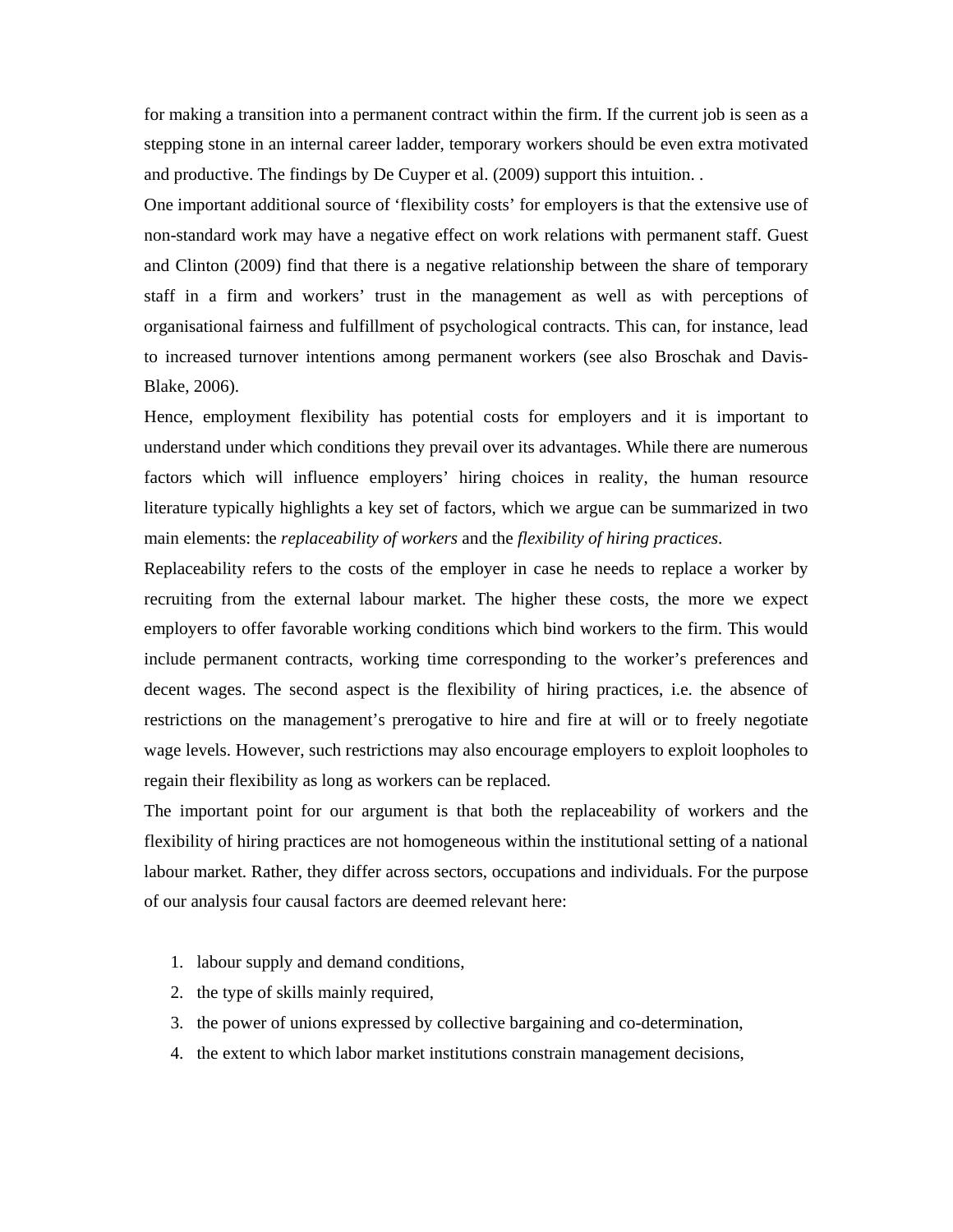The first two points affect the replaceability of workers, while the latter two affect the flexibility of hiring practices. The first factor explaining occupational heterogeneity is the balance of labour supply and demand. The link to the costs of replacing a worker is straightforward. If there is a shortage in the supply of a particular type of work, recruitment costs go up. This should encourage more stability-oriented human resource practices in the respective occupation. Beyond this general point, labour supply can constrain employers in other ways. For instance, a production model based on part-time work is only feasible if a sufficient number of people (usually women) are willing to accept such work. Hence, whether employers can rely on flexible work depends on whether there is a sufficient supply of labour in the respective occupation. In practical terms, this means the availability of typical 'risk groups' (i.e. groups available for flexible jobs) such as the young, women, or migrants (Kahn, 2007).

The second factor influencing the replaceability of workers is the prevailing skill profile in an occupation. First and foremost, this refers to the *skill level*, i.e. the marginal productivity of a typical worker in the occupation. The lower this is, the higher the incentives to offer (and the pressure to accept) atypical contracts or low wages. Usually, low skilled workers are easier to replace than medium and highly skilled people, since no or little training investments are necessary. At the same time, many jobs requiring limited and basic skills can also be replaced by higher capital intensity or offshoring. This limits both employer demand for low skilled workers and the bargaining power of such workers.

Moreover, the *type of skill* (general vs. firm-specific) should matter. The concept of skill specificity has been used in very different ways (Streeck, 2012). Here, specific skills simply refer to qualifications which are more valuable in one firm than in another. Since such qualifications cannot be 'bought' in the market, but have to be developed within the firm, employers cannot easily replace specifically qualified workers (Busemeyer, 2009; Emmenegger, 2009; Goldthorpe, 2000). To the extent that jobs involve specific skills, employers should be interested in stable employment relationships rather than temporary contracts (Autor, 2003). In contrast, generally skilled workers are by definition easier to replace since there are sunk costs of specific training investments. Skill specificity confines the use of temporary workers to support or peripheral tasks within the company as they cannot be integrated effectively into core activities (Lautsch, 2002; Lepak and Snell, 1999). Hence, the role of flexible employment is expected to be smaller in occupations which are strongly characterised by firm-specific skills. It is noteworthy that skill specificity may explain why some academic occupations feature high shares of flexible work as well (e.g. Polavieja, 2005).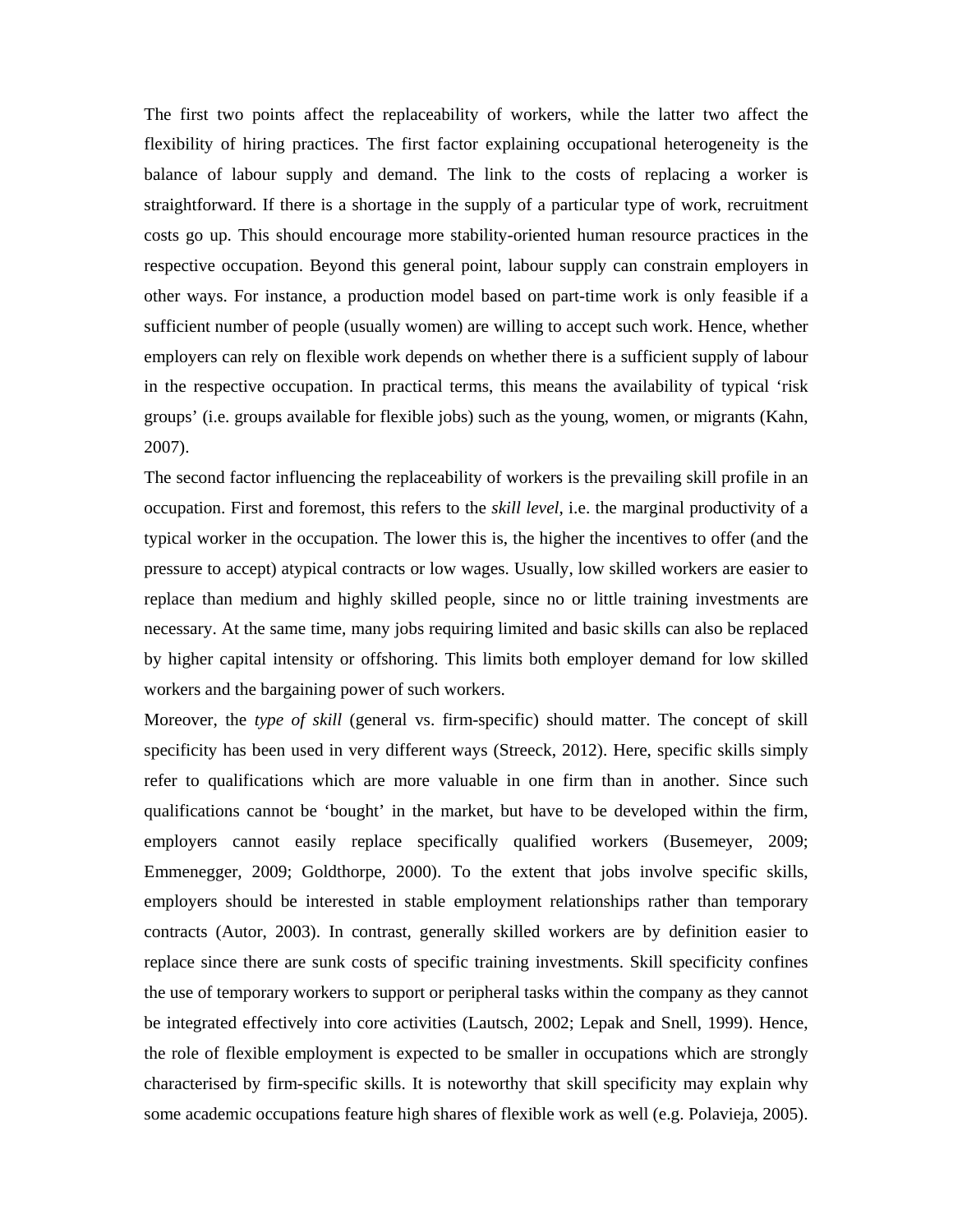Arguably, in highly individualized and autonomous service sector jobs, in which the personal interaction with the client dominates, firm-specific knowledge is relatively scarce. However, a big chunk of service sector jobs is located in large companies with idiosyncratic organizational procedures, products and technologies. Marx (2011) argues that this leads to rather specific skills in service occupations for instance in banking, insurance and the public sector. To the extent that service sector employers rely on firm-specific knowledge, employment patterns should converge to those of specifically trained workers in manufacturing.

Replaceability of workers is not the only relevant factor. As a second step constraints on employers' flexibility (as imposed by industrial relations and legal requirements) are included into our framework.

The diverging patterns of *industrial relations* across occupations are an obvious explanation for heterogeneity in labour market outcomes. High unionisation and collective bargaining coverage are the historical foundation of relatively standardised employment models which typically developed around manufacturing and the public sector. While unions are often still strong in this segment, in many countries they have difficulties in gaining ground in the service sector (e.g. Brady, 2007; Ebbinghaus, 2006; Palier and Thelen, 2010; Visser, 2007). The most extreme form of individualization is freelance work which is frequently performed in a quasi-dependent manner. In such a work setting, effective interest representation is difficult to achieve. Therefore, working conditions are expected to be more standardised in occupations in which workers are organized effectively. *Collective bargaining coverage* (or the lack thereof) should have an effect on wage compression and the scope of low-wage employment. The absence of either collective agreements in certain sectors or statutory minimum wages tends to be associated with higher wage dispersion and larger segments of low pay. Here, only statutory minimum wages or the extension of collective agreements can set a generally applicable wage floor.

Industrial relations are also important in monitoring compliance to labour market regulation. Where unions are weak on the firm level, employers have more leeway to bend existing regulation. Such a behavior can cover exploiting legal grey areas or bold breach of regulation, e.g. in the case of "dependent" self-employment. In any case, the strength of unions and the related enforceability of labour market regulation are important to understand employment patterns on the occupational level.

*Labour market regulation,* finally, do not only vary in the extent to which they can be enforced. In principle they should apply to the entire economy and they are often used to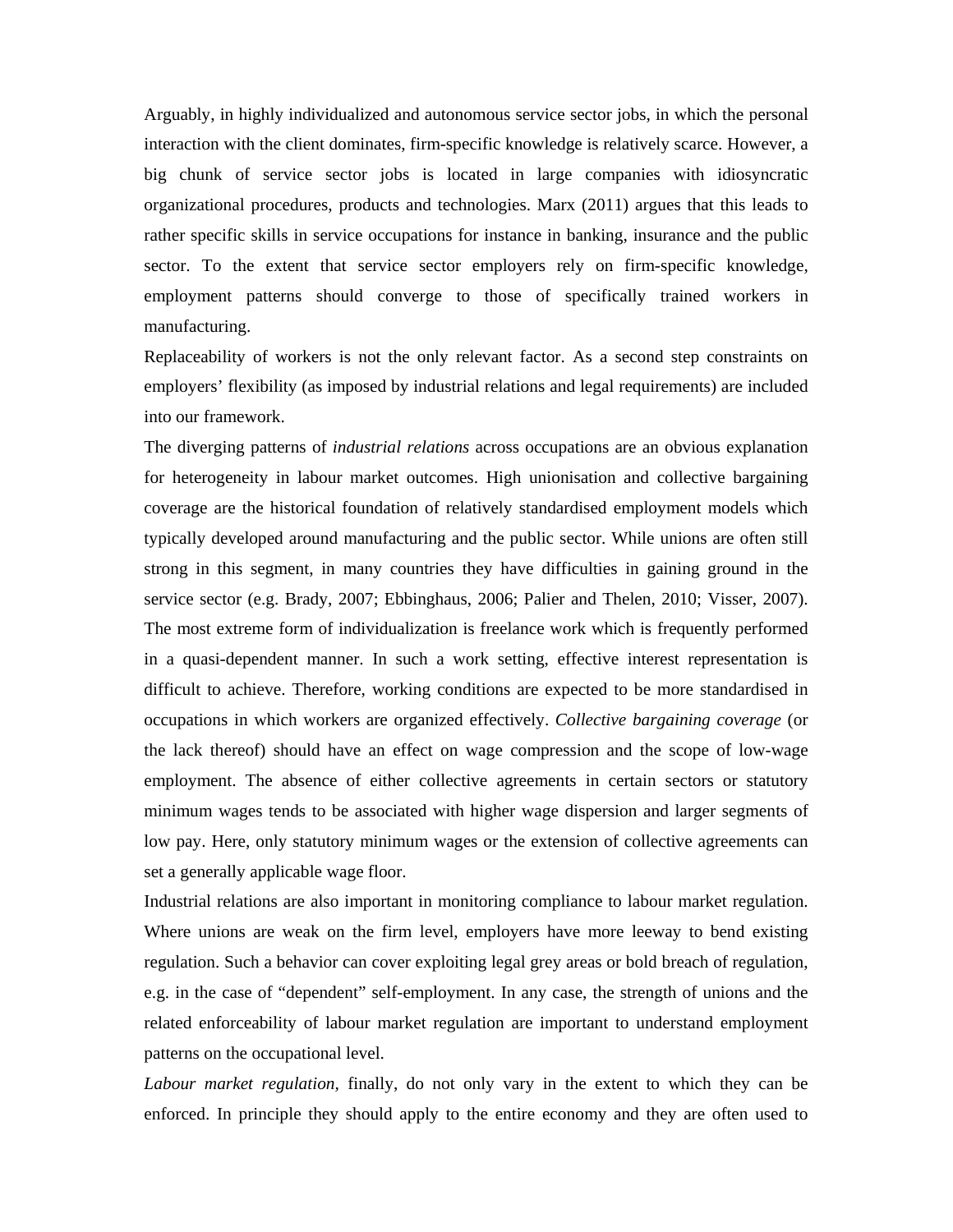explain cross-national differences in employment outcomes. However, also the *de jure* coverage of labour market institutions is not complete. First the public and the private sector usually differ with regard to the regulation of dismissals and remuneration. But also in the private sector, co-determination via works councils and statutory dismissal protection are a cases in point. Strict dismissal protection makes redundancies of workers on open-ended contracts costly and arguably makes employers reluctant to hire on a permanent basis (Bentolila and Bertola, 1990). Strong plant-level co-determination further strengthens the role of 'insiders'.

However, in most countries the coverage of dismissal protection and co-determination is not universal. If an occupation is characterised by small-batch production, there may, for instance, be no obligation to accept a works council, which could constrain management's prerogative to hire on atypical contracts. The same is true for dismissal protection, which typically only applies to firms above a size threshold (Boeri and Jimeno, 2005). Hence, incentives for the use of fixed-term contracts or agency work should be significantly stronger in occupations characterised by larger firm size.

The interplay of replaceability and flexibility is summarized in Table 1. Assuming that both dimensions can be either high or low we create a 2x2 table with different combinations of the two dimensions. What are the consequences for job quality (good jobs are loosely defined here as those with wages contract type and working time in line with workers' preferences)? Generally, as explained above low replaceability should be to the advantage of workers. Under this condition, we would expect relatively good jobs irrespective of labour market regulation and industrial relations (i.e. flexibility). Here, working conditions are merely explained by employers' incentive structure as it can be derived from labour market conditions and skill requirements. If replaceability is however high (i.e. if required skills are either low or highly general and if there is a sufficient supply of these skills in the external labour market) flexibility matters. In such a case, the employer faces no incentives to curb his or her desire for flexible employment arrangement. In order to provide good jobs, external constraints in the form of unions or state regulations have to be imposed. One should note that such constraints are seen as the source of negative externalities which affect job seekers (in the form of lower employment opportunities) or future generations (in the form of higher accumulated debt) (Iversen and Wren, 1998).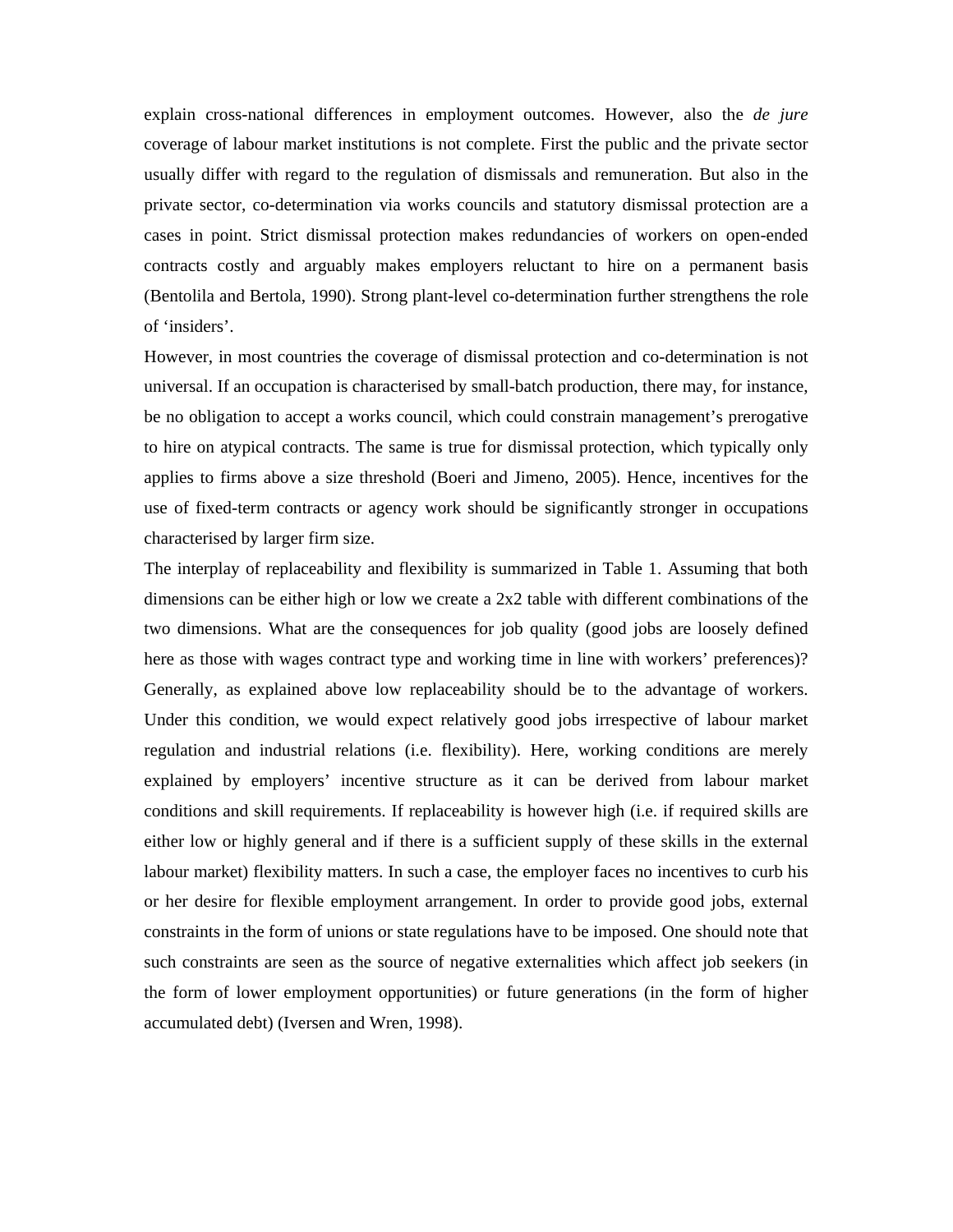**Table 1**: Replaceability, flexibility and expected job quality (wage and contract type)



**Replacebility**

The framework presented in Table 1 can be applied as a heuristic tool to capture both withincountry differences across occupations and changes of specific occupations over time. Skilled manufacturing jobs are typically assumed to feature high levels of skill specificity (Seeleib-Kaiser et al. 2011) and remain a stronghold of unions (Palier and Thelen 2010). Accordingly, they should be stably located in the upper right quadrant of the table. Other jobs have moved over time. Descriptive examples are auxiliary services such as catering or cleaning which used to be integrated into large industrial organizations. Outsourcing has significantly limited the possibility for unions to affect working conditions in these services, implying a shift from the lower to the upper left quadrant.

Finally, it should be noted that there is at least one important occupational characteristic determining the use of non-standard and cheap labour which we have not touched upon so far, namely product market conditions. If occupations are exposed to demand fluctuations or pressure for price-competitiveness, incentives for employers to rely on non-standard/cheap jobs should increase. Within out framework, both product market conditions can be conceived of as moderators for the importance of replaceability and flexibility.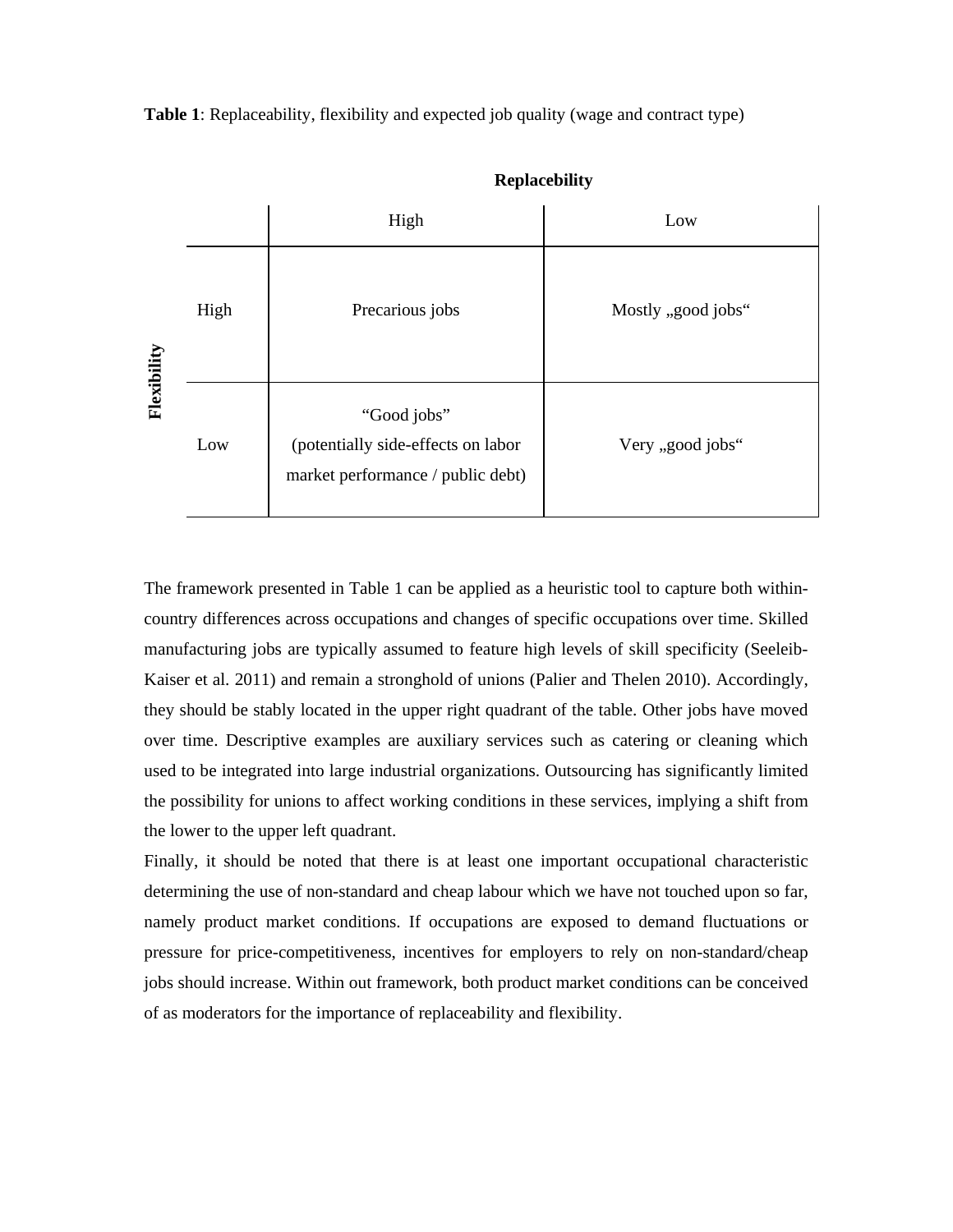## REFERENCES

Addison JT, Schnabel C, and Wagner J (2007) The (parlous) state of German unions. Journal of Labor Research 28(1): 3-18.

Auer, P. and Cazes, S. (2003). The resilience of the long-term employment relationship. In Auer, P. and Cazes, S. (Eds.), *Employment Stability in an Age of Flexibility. Evidence from industrialized countries*, Geneva: International Labour Office, 22-58.

Autor, D. H. (2003) Outsourcing at will: the contributions of unjust dismissal doctrine to the growth of employment outsourcing. Journal of Labor Economics 21(1): 1-42.

Barbieri, P. (2009). Flexible employment and inequality in Europe. *European Sociological Review,* **25**, 621-628.

Bentolila S, Bertola G. Firing Costs and Labour Demand: How Bad is Eurosclerosis? Review of Economic Studies 1990; 57(3); 381–402.

Boeri, T. and Garibaldi, P. (2009). Beyond Eurosclerosis. *Economic Policy,* **24**, 409-461.

Boeri, T and Jimeno, J. F. (2005). The effects of employment protection: Learning from variable enforcement. European Economic ReviewVolume, 49(8), 2057–2077.

Boeri T 2011. Institutional Reforms and Dualism in European Labor Markets. In: Ashenfelter O, Card D (Eds), Handbook of Labor Economics, vol.4, part B. Elsevier: Amsterdam; 2011. p. 1173–1236.

Bosch, G. and Lehndorff, S. (2005). Introduction: Service economies - high road or low road? In Bosch, G. and Lehndorff, S. (Eds.), *Working in the Service Sector. A tale from different worlds*. London; New York: Routledge, 1-32.

Bosch, G., Lehndorff, S. and Rubery, J. (2009). European Employment Models in Flux: Pressures for change and prospects for survival and revitalization. In Bosch, G., Lehndorff, S. and Rubery, J. (Eds.), *European Employment Models in Flux. A comparison of institutional change in nine European countries*. Basingstoke; New York: Palgrave Macmillan, 1-56.

Brady, D. (2007): Institutional, Economic, or Solidaristic?: Assessing Explanations for Unionization Across Affluent Democracies, Work and Occupations, 34, 67-101.

Broschak, J. P. & Davis-Blake, A. (2006) Mixing standard work and nonstandard deals: The consequences of heterogeneity in employment arrangements. Academy of Management Journal, 49, 371-393.

Busemeyer, M. (2009). Asset specificity, institutional complementarities and the variety of skill regimes in coordinated market economies. *Socio-Economic Review,* **7**, 375-406.

Cahuc P, Postel-Vinay F. Temporary Jobs, Employment Protection and Labor Market Performance. Laabour Economics 2002; 9(1); 63–91.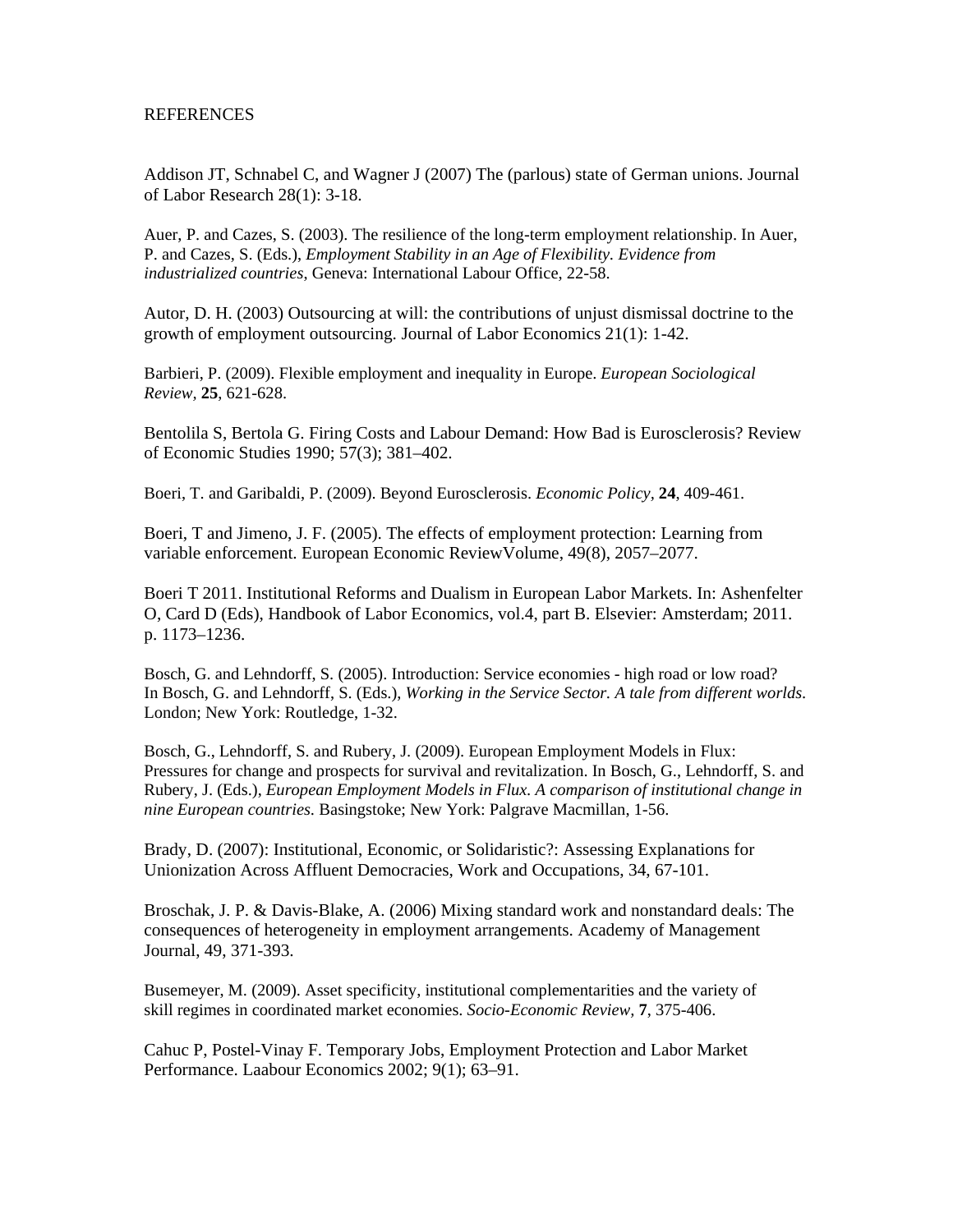DiPrete, T. A., Goux, D., Maurin, E. and Quesnel-Vallee, A. (2006). Work and pay in flexible and regulated labor markets: A generalized perspective on institutional evolution in inequality trends in Europe and the US. *Research in Social Stratification and Mobility,* **24**, 311-33.

De Cuyper N; et al. Literature Review of Theory and Research on the Psychological Impact of Temporary Employment: Towards a Conceptual Model. International Journal of Management Reviews 2008; 10(1); 25–51.

De Cuyper, N., De Witte, H. .Krausz, M., Mohr, G. and Rigotti, T. (2009): Individual and Organizational Outcomes of Employment Contracts. In: Guest, D. E., Isaksson, K. and De Witte, H. (eds.): Employment Contracts, Psychological Contracts, and Employee Well-Being. An International Study, Oxford, Oxford University Press.

Ebbinghaus, B. (2006): Trade union movements in post-industrial welfare states. Opening up to new social interests?, in: Armingeon, Klaus / Bonoli, Giuliano (eds.), The Politics of Post-Industrial Welfare States, London and New York, 123-142.

Eichhorst, W., Konle-Seidl, R., Koslowski, A. and Marx, P. (2011): Quantity over Quality? A European Comparison of the Changing Nature of Transitions between Non-Employment and Employment. In: Clasen, J. and Clegg, D. (eds.): Regulating the Risk of Unemployment. National Adaptations to Post-Industrial Labour Markets in Europe, Oxford, Oxford University Press, 281-296.

Eichhorst, W. and Marx, P. (2012): Whatever Works: Dualisation and the Service Economy in Bismarckian Welfare States', in: Emmenegger, P., Häusermann, S., Palier, B. and Seeleib-Kaiser, M. (eds.), The Age of Dualization: The Changing Face of Inequality in Deindustrializing Societies. Oxford; New York: Oxford University Press, 73-99.

Emmenegger, P. (2009). Specificity versus replaceability: The relationship between skills and preferences for job security regulations. *Socio-Economic Review,* **7**, 407-430.

Esping-Andersen, G. (1993). Post-industrial Class Structures: An Analytical Framework. In Esping-Andersen, G. (Ed.), *Changing Classes. Stratification and Mobility in Postindustrial Societies*. London: Sage, 7-31.

Esping-Andersen, G. (1996): Welfare States in Transition: Social Security in the New Global Economy, London: Sage.

Esping-Andersen, G. (1999). *Social Foundations of Postindustrial Economies*. Oxford: Oxford University Press.

Fleckenstein, T., Saunders, A. and Seeleib-Kaiser, M. (2011): The Dual Transformation of Social Protection and Human Capital: Comparing Britain and Germany, Comparative Political Studies. 44(12), 1622-1650.

Freeman, R. B. (2007): Labor Market Institutions around the World, MBER Working Paper No. 13242.

Goldthorpe, J. H. (2000): On Sociology: Numbers, Narratives, and the Integration of Research and Theory. Oxford, Oxford University Press.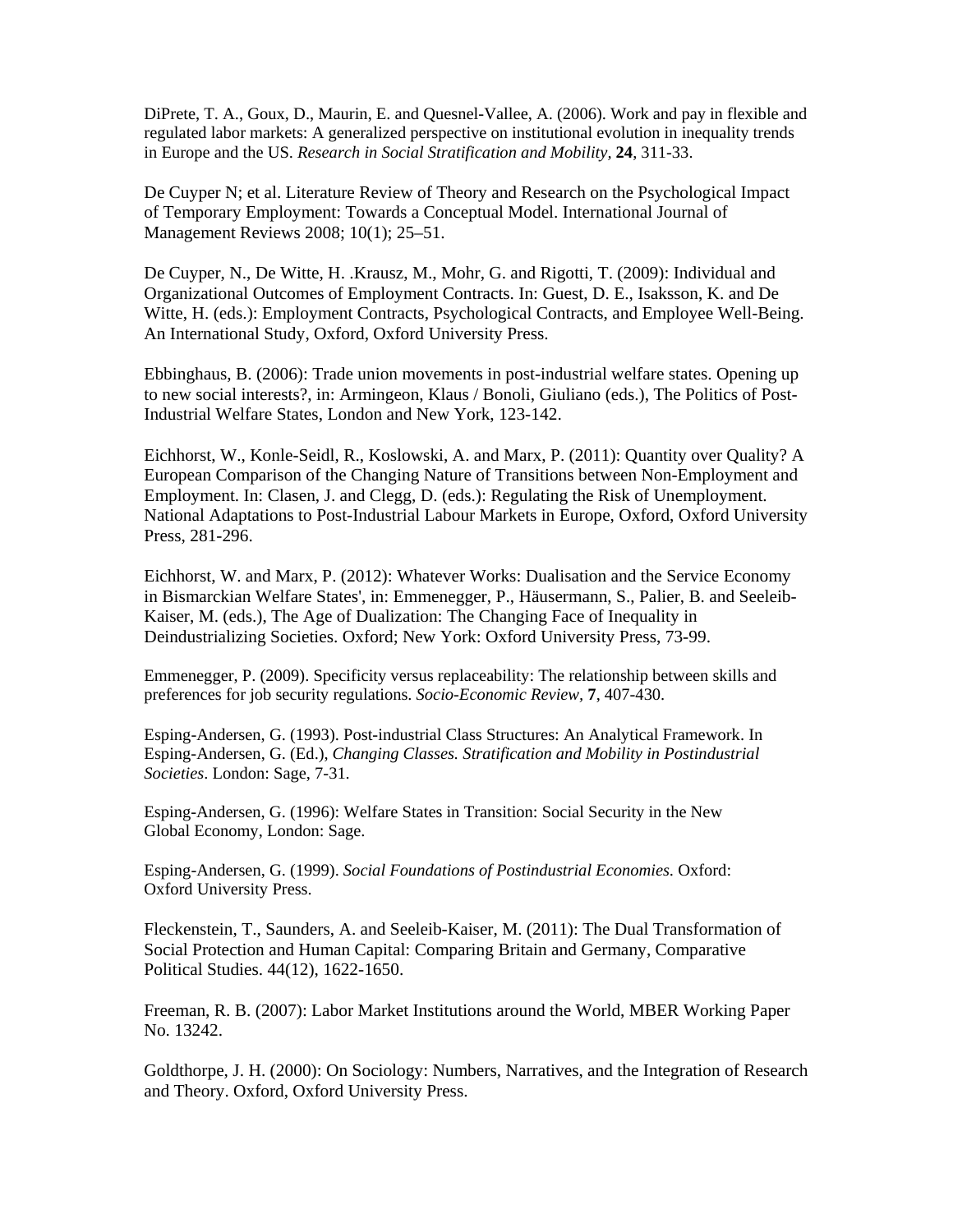Guest, D. E. and Clinton, M. (2005): Contracting in the UK: Current Research Evidence on the impact of flexible employment and the nature of psychological contracts. In: De Cuyper, N., Isaksson, K. and De Witte, H. (eds.): Employment contracts and well-being among European workers, Ashgate, 201-224.

Guest, D. E. and Clinton, M. (2009): Causes and Consequences of the Psychological Contract. In: Guest, D. E., Isaksson, K. and De Witte, H. (eds.): Employment Contracts, Psychological Contracts, and Employee Well-Being. An International Study, Oxford, Oxford University Press.

Häusermann S, Schwander H (2012) Varieties of dualization. Labor market segmentation and insider-outsider divides across regimes. In: Emmenegger P, Häusermann S, Palier B, and Seeleib-Kaiser M (eds) The Age of Dualization. The Changing Face of Inequality in Deindustrializing Societies. Oxford; New York, Oxford University Press, 27-51

Hinrichs, K. and Jessoula,M (2012): Labour Market Flexibility and Pension Reforms: What Prospects for Old-Age Security? In: Hinrichs, K. and Jessoula,M (eds): Labour Market Flexibility and Pension Reforms. Flexible Today, Secure Tomorrow?, Palgrave Macmillan.

Iversen, T. and Wren, A. (1998). Equality, employment, and budgetary restraint: The trilemma of the service economy. *World Politics,* **50**, 507-546.

Kahn, L. M. (2007). The impact of employment protection mandates on demographic temporary employment patterns: International microeconomic evidence. *Economic Journal,* **117**, 333-356.

King, D. and Rueda, D. (2008). Cheap labor: The new politics of "Bread and Roses" in industrial democracies. *Perspectives on Politics,* **6**, 279-297.

Lautsch, BA (2002) Uncovering and explaining variance in the features of contingent work. Industrial and Labor Relations Review 56(1): 23-43.

Lepak DP, Snell SA (1999) The human resource architecture: Toward a theory of human capital allocation and development. Academy of Management Review 24(1): 31-48.

Marx, P. (2011): The Unequal Incidence of Non-Standard Employment across Occupational Groups: An Empirical Analysis of Post-Industrial Labour Markets in Germany and Europe, APSA 2011 Annual Meeting Paper.

Maurin, E. and Postel-Vinay, F. (2005): The European Job Security Gap, Work and Occupations, 32(2), 229-252.

Nunziata L, Staffolani S. Short-Term Contracts Regulations and Dynamic Labour Demand: Theory and Evidence. Scottish Journal of Political Economy 2007; 54(1); 72–104.

Osterman P (1987) Choice of employment systems in internal labor markets. Indus-trial Relations 26(1): 46-67.

Palier B, Thelen K (2010) Institutionalizing dualism: complementarities and change in France and Germany. Politics & Society 38(1): 119-148.